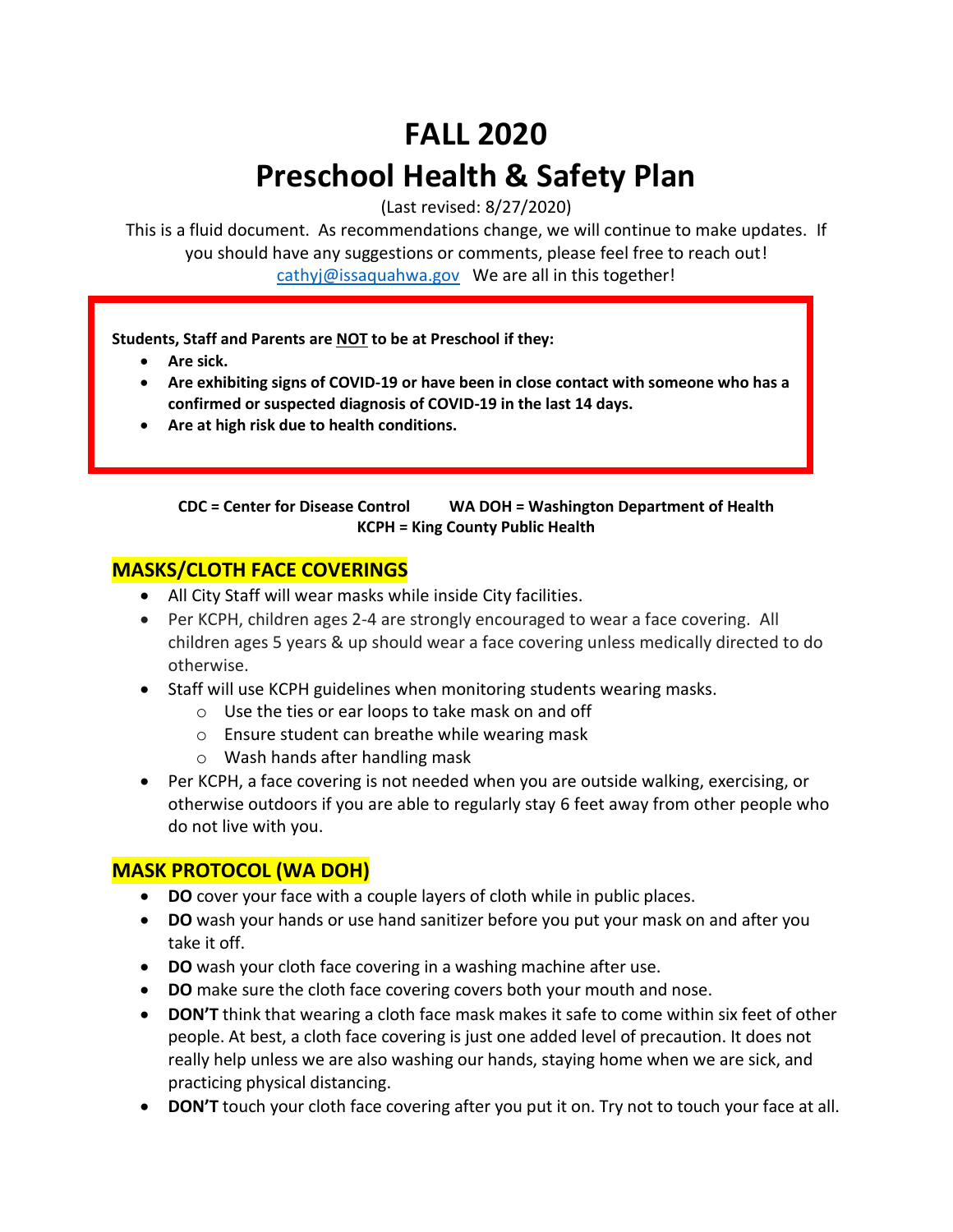#### **HAND WASHING**

- Staff and students will wash their hands with soap and water upon arriving to Preschool, after each activity and before leaving Preschool.
- Hand washing with soap and water takes at least 20 seconds.
- Sanitizer will also be strategically placed around the facilities for use anytime. Sanitizer must be alcohol-based with at least 60% alcohol.

### **SMALL GROUPS**

- Class sizes need to decrease to comply with KCPH guidelines, class sizes need to decrease to 5 students and 1 teacher. At Memorial Park Center, 2 teachers will be present.
- The CDC Guidelines state that students are considered a low-risk population. While physical distancing within the Small Group is ideal, it is not as crucial.

#### **PHYSICAL DISTANCING**

- Physical distancing should be practiced to the maximum extent while still allowing for the care of the students.
- Staff are planning activities in which physical distancing is possible.
- Staff should stay 6 feet apart from each other.

#### **ACTIVITY PLANS**

- Staff will lead activities that do not require touching or closeness.
- Staff will limit the sharing of items. If items are shared, students will be reminded to not touch their faces and quickly use sanitizer.

#### **STUDENT'S PERSONAL BELONGINGS**

- Students should bring the following items each day to Preschool:
	- o Child-Sized Mask
	- o Labeled Jacket
	- o Pocket Folder provided by Preschool
- Students will bring the following items to remain in the classroom:
	- o Labeled Extra Set of Clothing
	- o Extra Child-Sized Mask
- Students will not bring any other personal items from home.
- Upon arrival to Preschool, students will place belongings in their own cubby.

#### **SCHOOL SUPPLIES**

- Each student will receive a caddy full of supplies for their use only.
	- o Possible Contents: Markers, Colored Pencils, Crayons, Pencils, Glue, Glue Stick, Safety Scissors, Paintbrush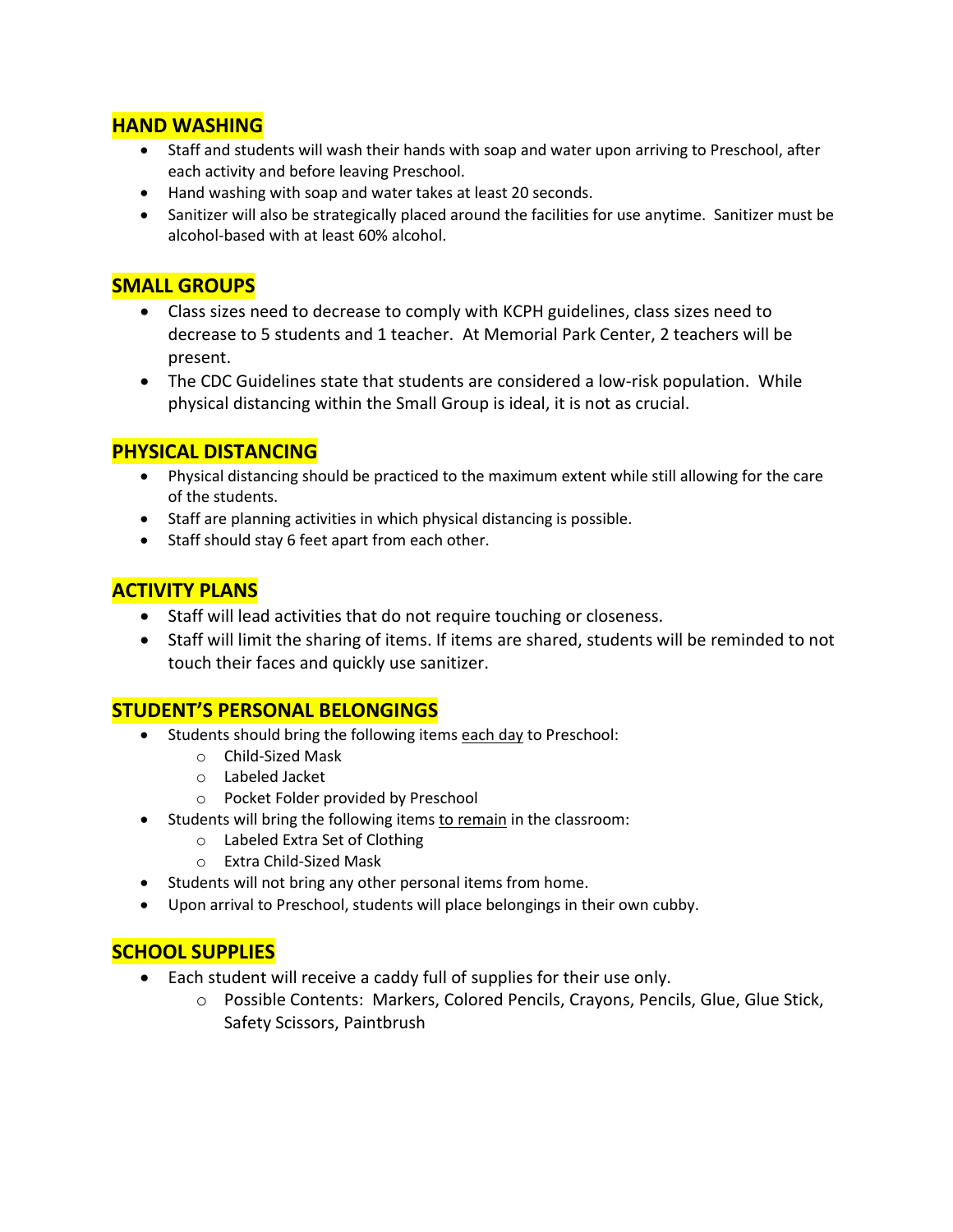## **STUDENT SIGN-IN/SIGN-OUT PROCESS**

- The Sign-In/Sign-Out Process will occur outside the Maple Room at the Community Center. Parents will not need to enter the facility.
- All parents are expected to wear masks, as suggested by the CDC.
- Per KCPH, we encourage the same parent/guardian to sign-in and sign-out every day.
- There will be a cup full of clean pens and a cup for used dirty pens. Each pen is used by one person only. Dirty pens will be disinfected on a regular basis.
- Hand sanitizer will be available.
- **DAILY SIGN-IN:**
	- $\circ$  While maintaining physical distancing, Teacher will ask parent/guardian to sign in with signature and time.
	- o While maintaining physical distancing, Teacher will conduct **Student Health Screening.**
		- Student's temperature will be checked using a non-contact thermometer to ensure that temperature is not above 100.4 degrees.
		- Per WA DOH, the parent/guardian will be verbally asked the following questions:
			- 1. Has your child had any of the following symptoms in the last 72 hours?
				- $\triangleright$  A dry cough, shortness of breath or breathing difficulty
				- $\triangleright$  A fever of 100.4 degrees or more
				- ➢ Diarrhea or Vomiting
				- ➢ Sore throat
				- $\triangleright$  Chills
				- ➢ New loss of taste or smell
				- $\triangleright$  Muscle aches
				- ➢ Unusual fatigue
			- 2. Does anyone in your household have any of the above symptoms right now?
			- 3. Has your child been in close proximity with anyone suspected or confirmed with COVID-19?
			- 4. Has your child taken any medication to reduce fever prior to coming to Preschool?
		- If any of the above answers are "yes", student may not attend Preschool and must immediately go home.
	- o If the above answers are all "no", student may attend Preschool.
	- $\circ$  After student drops belongings in cubby, student will immediately wash their hands.
- **DAILY SIGN-OUT:**
	- o While maintaining physical distancing, Teacher will check ID and Participant Information Form. Authorized adult will sign out with signature and time.